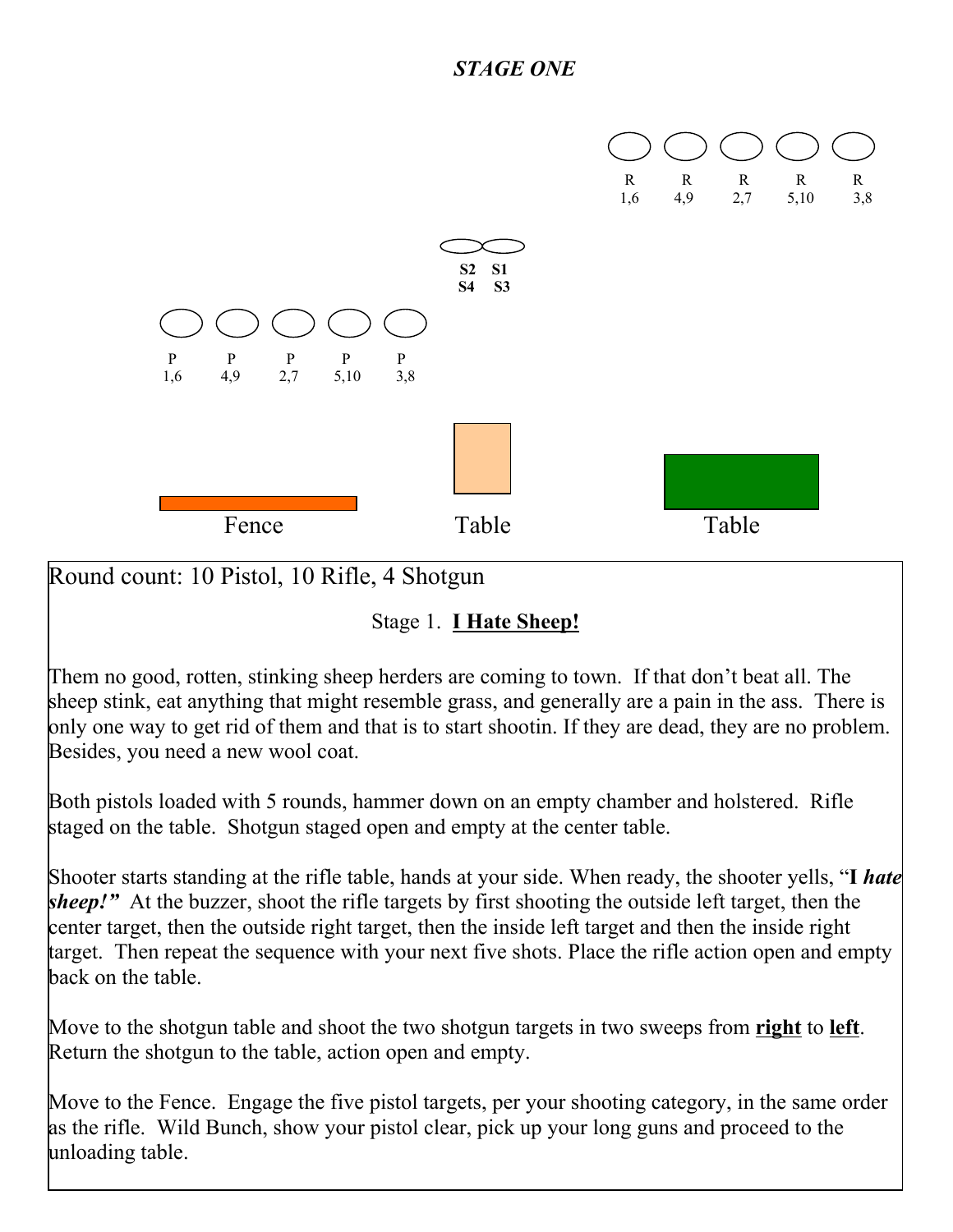

Round count: 10 Pistol, 10 Rifle, 4 Shotgun

## Stage 2. **This town ain't gonna change!**

The damn sheep herders have brought some damn temperance group with them that want to stop drinking, gambling, and the shooting of those that needs it. Well, that just ain't gonna happen.

Both pistols loaded with 5 rounds, hammer down on an empty chamber and holstered. Rifle loaded with ten rounds staged on the table. Shotgun staged on the center table.

Shooter starts standing at the rifle table, both hands touching his hat. When ready, the shooter yells, "*That just ain't gonna happen!"* At the buzzer, retrieve your rifle and shoot the rifle targets By first shooting the outside left target, then the inside left target, then the outside left target, then the inside left target and then the center target. Then shoot the outside right target, the inside right target, then the outside right target, then the inside right target, and finish on the center target. Place the rifle action open and empty back on the table.

Move to the shotgun table, retrieve your shotgun and sweep the shotgun targets twice from **right** to **left**. Place the shotgun, action open and empty back on the table.

Move to the Fence. Engage the five pistol targets, per your shooting category, in the same order as the rifle. Wild Bunch, show your pistol clear, pick up your long guns and proceed to the unloading table.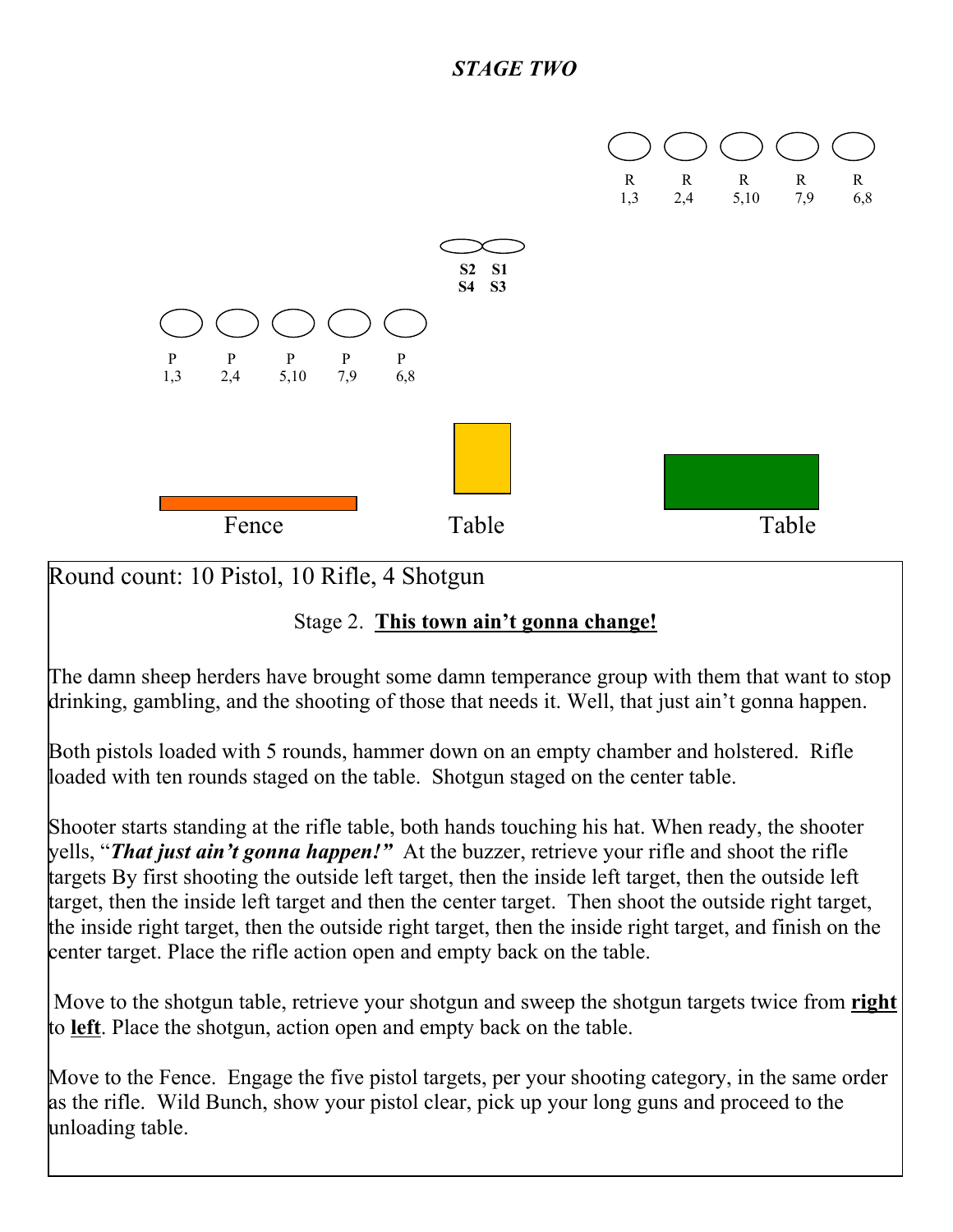## *STAGE THREE*



Round count: 10 Pistol, 10 Rifle, 4 Shotgun

## Stage 3. **LET THE SHOOTING START!**

*You are minding your own business trying to have a drink in the saloon. Then this group of thieving no good sheep herders comes into the saloon and starts bad mouthing cattlemen. Now that just has to rub a cowboy the wrong way. You finish your drink, step away from the bar and yell "Let the shooting start".* 

Both pistols loaded with 5 rounds, hammer down on an empty chamber and holstered. Rifle staged on the table. Shotgun staged open and empty on the center table.

Shooter starts standing behind the table with the rifle held at cowboy port arms. When ready, the shooter yells, "*Let the shooting start!"* At the buzzer, shoot the four rifle targets by single tapping them in the following order. Start with the outside left target, then the inside left target, then the inside right target, then the outside right target. Then you single tap the outside left target, then the inside left target, then the inside right target. Then you single tap the outside left target, then the inside left target, and finally the outside left target. Place the rifle open and empty back on the table

 Move to the shotgun table. Pick up your scattergun and loading from your person, shoot the targets from **right** to **left** in two sweeps. Return the shotgun to the table, open and empty.

Move to the fence. Shoot the pistol targets in the same sequence as the rifle targets. WB category drop the magazine and show your pistol clear to the RO. Pick up your long guns and proceed to the unloading table.